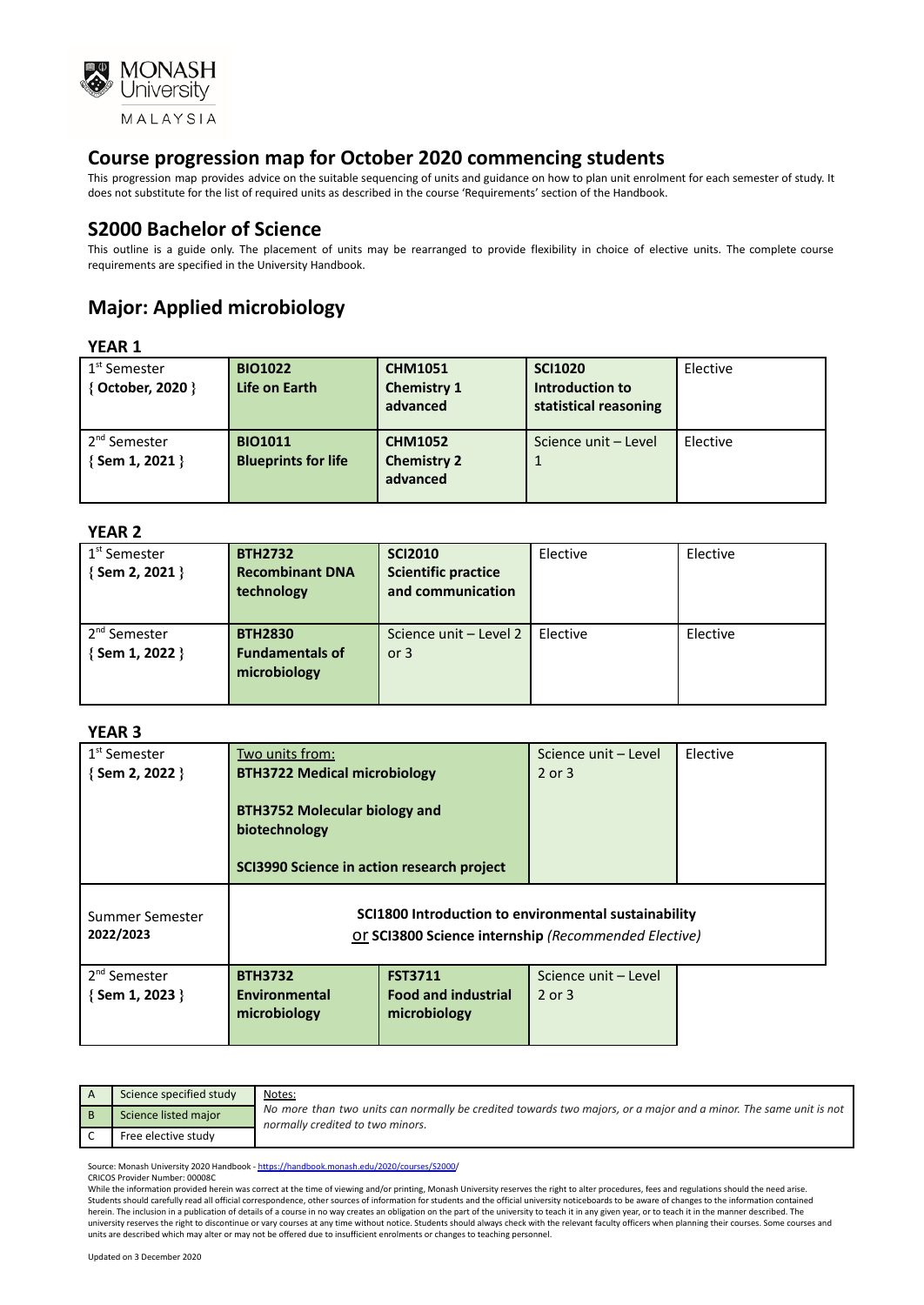

This progression map provides advice on the suitable sequencing of units and guidance on how to plan unit enrolment for each semester of study. It does not substitute for the list of required units as described in the course 'Requirements' section of the Handbook.

### **S2000 Bachelor of Science**

This outline is a guide only. The placement of units may be rearranged to provide flexibility in choice of elective units. The complete course requirements are specified in the University Handbook.

# **Major: Biotechnology**

|--|--|

| 1 <sup>st</sup> Semester<br>{ October, 2020 }     | <b>BIO1022</b><br>Life on Earth              | <b>CHM1051</b><br><b>Chemistry 1</b><br>advanced | <b>SCI1020</b><br>Introduction to<br>statistical reasoning | Elective |
|---------------------------------------------------|----------------------------------------------|--------------------------------------------------|------------------------------------------------------------|----------|
| 2 <sup>nd</sup> Semester<br>$\{$ Sem 1, 2021 $\}$ | <b>BIO1011</b><br><b>Blueprints for life</b> | <b>CHM1052</b><br><b>Chemistry 2</b><br>advanced | Science unit - Level                                       | Elective |

#### **YEAR 2**

| 1 <sup>st</sup> Semester<br>{Sem 2, 2021 } | <b>BTH2732</b><br><b>Recombinant DNA</b><br>technology | <b>SCI2010</b><br><b>Scientific practice</b><br>and communication | Elective | Elective |
|--------------------------------------------|--------------------------------------------------------|-------------------------------------------------------------------|----------|----------|
| 2 <sup>nd</sup> Semester<br>{Sem 1, 2022 } | <b>GEN2041</b><br><b>Foundations of</b><br>genetics    | Science unit - Level 2<br>or $3$                                  | Elective | Elective |

#### **YEAR 3**

| .                                                 |                                                                                                              |                                                                                                                                |                                    |          |
|---------------------------------------------------|--------------------------------------------------------------------------------------------------------------|--------------------------------------------------------------------------------------------------------------------------------|------------------------------------|----------|
| 1 <sup>st</sup> Semester<br>$\{$ Sem 2, 2022 $\}$ | <b>GEN3051</b><br><b>Medical and forensic</b><br>genetics                                                    | One unit from:<br><b>BTH3752 Molecular</b><br>biology and<br>biotechnology<br>SCI3990 Science in<br>action research<br>project | Science unit - Level 2<br>or $3$   | Elective |
| Summer Semester<br>2022/2023                      | SCI1800 Introduction to environmental sustainability<br>Or SCI3800 Science internship (Recommended Elective) |                                                                                                                                |                                    |          |
| 2 <sup>nd</sup> Semester<br>{Sem 1, 2023 }        | <b>SCI3716</b><br>Laboratory and<br>workplace<br>management                                                  | One unit from:<br>BTH3820 Plant<br>biotechnology<br><b>GEN3040 Genomics and</b><br>its applications                            | Science unit - Level<br>$2$ or $3$ |          |

| Science specified study | Notes:                                                                                                                                               |
|-------------------------|------------------------------------------------------------------------------------------------------------------------------------------------------|
| Science listed major    | No more than two units can normally be credited towards two majors, or a major and a minor. The same unit is not<br>normally credited to two minors. |
| Free elective study     |                                                                                                                                                      |

Source: Monash University 2020 Handbook - [https://handbook.monash.edu/2020/courses/S2000/](https://handbook.monash.edu/2020/courses/S2000) CRICOS Provider Number: 00008C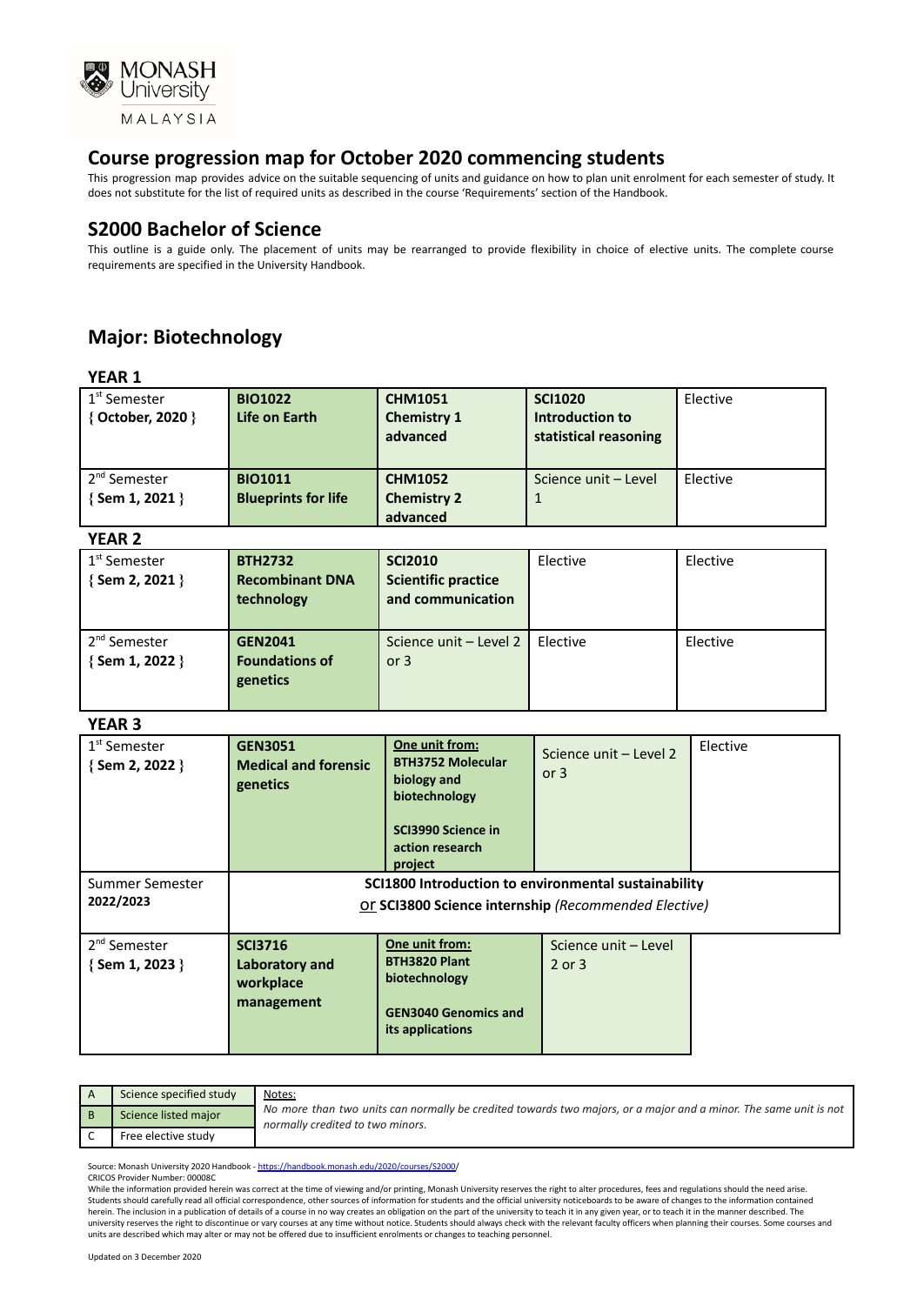

This progression map provides advice on the suitable sequencing of units and guidance on how to plan unit enrolment for each semester of study. It does not substitute for the list of required units as described in the course 'Requirements' section of the Handbook.

## **S2000 Bachelor of Science**

This outline is a guide only. The placement of units may be rearranged to provide flexibility in choice of elective units. The complete course requirements are specified in the University Handbook.

|  | <b>SCI3990 Science in action</b> |  |
|--|----------------------------------|--|
|  | research project                 |  |

# **Extended major: Biotechnology**

**YEAR 1**

| $1st$ Semester<br>{ October, 2020 }               | <b>BIO1022</b><br>Life on Earth              | <b>CHM1051</b><br><b>Chemistry 1</b><br>advanced | <b>SCI1020</b><br>Introduction to<br>statistical reasoning | Elective |
|---------------------------------------------------|----------------------------------------------|--------------------------------------------------|------------------------------------------------------------|----------|
| 2 <sup>nd</sup> Semester<br>$\{$ Sem 1, 2021 $\}$ | <b>BIO1011</b><br><b>Blueprints for life</b> | <b>CHM1052</b><br><b>Chemistry 2</b><br>advanced | Science unit - Level                                       | Elective |

#### **YEAR 2**

| 1 <sup>st</sup> Semester<br>{Sem 2, 2021 }        | <b>BTH2732</b><br><b>Recombinant DNA</b><br>technology | <b>SCI2010</b><br><b>Scientific practice</b><br>and communication | Elective                                            | Elective |
|---------------------------------------------------|--------------------------------------------------------|-------------------------------------------------------------------|-----------------------------------------------------|----------|
| 2 <sup>nd</sup> Semester<br>$\{$ Sem 1, 2022 $\}$ | <b>BTH2741</b><br><b>Biochemistry</b>                  | <b>BTH2830</b><br><b>Fundamentals of</b><br>microbiology          | <b>GEN2041</b><br><b>Foundations of</b><br>genetics | Elective |

#### **YEAR 3**

| 1 <sup>st</sup> Semester<br>{Sem 2, 2022 } | <b>GEN3051 Medical</b><br>Two units from:<br>and forensic<br><b>BTH3722 Medical microbiology</b><br>genetics<br><b>BTH3752 Molecular biology and</b><br>biotechnology<br>SCI3990 Science in action research project |                                                                                                              | Elective |
|--------------------------------------------|---------------------------------------------------------------------------------------------------------------------------------------------------------------------------------------------------------------------|--------------------------------------------------------------------------------------------------------------|----------|
| Summer Semester<br>2022/2023               |                                                                                                                                                                                                                     | SCI1800 Introduction to environmental sustainability<br>Or SCI3800 Science internship (Recommended Elective) |          |
| 2 <sup>nd</sup> Semester<br>{Sem 1, 2023 } | <b>SCI3716 Laboratory</b><br>and workplace<br>management                                                                                                                                                            | Two units from:<br><b>BTH3820 Plant biotechnology</b>                                                        |          |

| Science specified study | Notes:                                                                                                                                               |
|-------------------------|------------------------------------------------------------------------------------------------------------------------------------------------------|
| Science listed major    | No more than two units can normally be credited towards two majors, or a major and a minor. The same unit is not<br>normally credited to two minors. |
| Free elective study     |                                                                                                                                                      |

Source: Monash University 2020 Handbook - https://handbook.monash.edu/2020/courses/S2000 CRICOS Provider Number: 00008C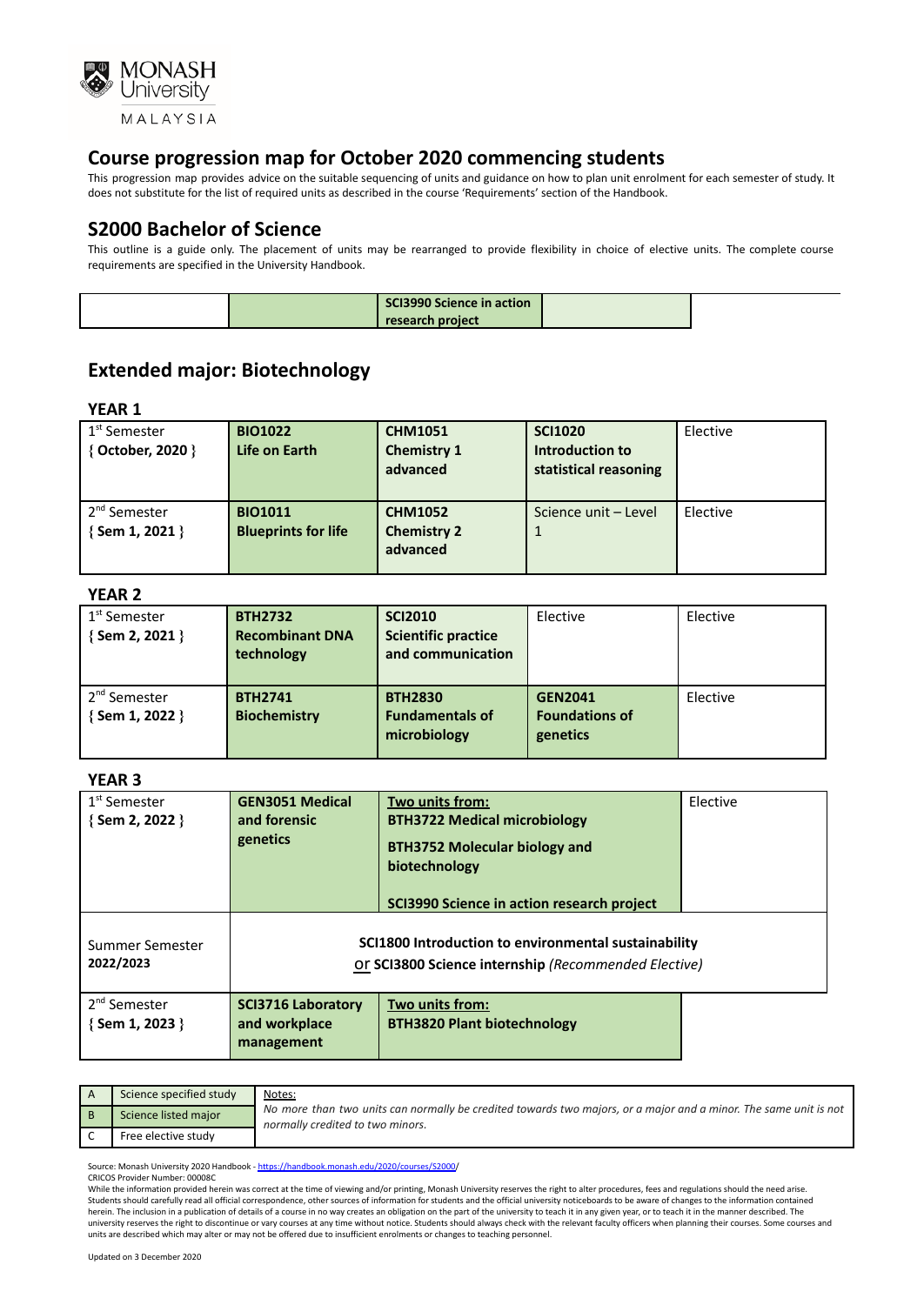

This progression map provides advice on the suitable sequencing of units and guidance on how to plan unit enrolment for each semester of study. It does not substitute for the list of required units as described in the course 'Requirements' section of the Handbook.

### **S2000 Bachelor of Science**

This outline is a guide only. The placement of units may be rearranged to provide flexibility in choice of elective units. The complete course requirements are specified in the University Handbook.

|  | <b>GEN3040 Genomics and its applications</b> |  |
|--|----------------------------------------------|--|
|  | SCI3990 Science in action research project   |  |

## **Major: Genomics and bioinformatics**

#### **YEAR 1**

| 1 <sup>st</sup> Semester                    | <b>BIO1022</b>                               | <b>CHM1051</b>                                   | <b>SCI1020</b>                           | Elective |
|---------------------------------------------|----------------------------------------------|--------------------------------------------------|------------------------------------------|----------|
| { October, 2020 }                           | Life on Earth                                | <b>Chemistry 1</b><br>advanced                   | Introduction to<br>statistical reasoning |          |
| 2 <sup>nd</sup> Semester<br>{ Sem 1, 2021 } | <b>BIO1011</b><br><b>Blueprints for life</b> | <b>CHM1052</b><br><b>Chemistry 2</b><br>advanced | Science unit - Level                     | Elective |

#### **YEAR 2**

| 1 <sup>st</sup> Semester<br>{Sem 2, 2021 }    | <b>SCI2010</b><br><b>Scientific practice</b><br>and communication | Elective                       | Elective                       | Elective |
|-----------------------------------------------|-------------------------------------------------------------------|--------------------------------|--------------------------------|----------|
| . 2 <sup>nd</sup> Semester<br>{ Sem 1, 2022 } | <b>GEN2041</b><br><b>Foundations of</b><br>genetics               | Science unit - Level<br>2 or 3 | Science unit - Level<br>2 or 3 | Elective |

#### **YEAR 3**

| 1 <sup>st</sup> Semester<br>{Sem 2, 2022 } | <b>BIN3890</b><br><b>Research methods in</b><br>bioinformatics and<br>big data analysis                      | <b>GEN2052</b><br><b>Genomics and</b><br>population genetics | <b>GEN3040</b><br><b>Genomics and its</b><br>applications | <b>GEN3051</b><br><b>Medical and</b><br>forensic genetics |
|--------------------------------------------|--------------------------------------------------------------------------------------------------------------|--------------------------------------------------------------|-----------------------------------------------------------|-----------------------------------------------------------|
| Summer Semester<br>2022/2023               | SCI1800 Introduction to environmental sustainability<br>Or SCI3800 Science internship (Recommended Elective) |                                                              |                                                           |                                                           |
| 2 <sup>nd</sup> Semester<br>{Sem 1, 2023 } | <b>BIN3800</b><br><b>Bioinformatics</b>                                                                      | Science unit - Level<br>$2$ or $3$                           | <b>SCI3990</b>                                            |                                                           |

| Science specified study | Notes:                                                                                                                                               |
|-------------------------|------------------------------------------------------------------------------------------------------------------------------------------------------|
| Science listed major    | No more than two units can normally be credited towards two majors, or a major and a minor. The same unit is not<br>normally credited to two minors. |
| Free elective study     |                                                                                                                                                      |

Source: Monash University 2020 Handbook - [https://handbook.monash.edu/2020/courses/S2000/](https://handbook.monash.edu/2020/courses/S2000) CRICOS Provider Number: 00008C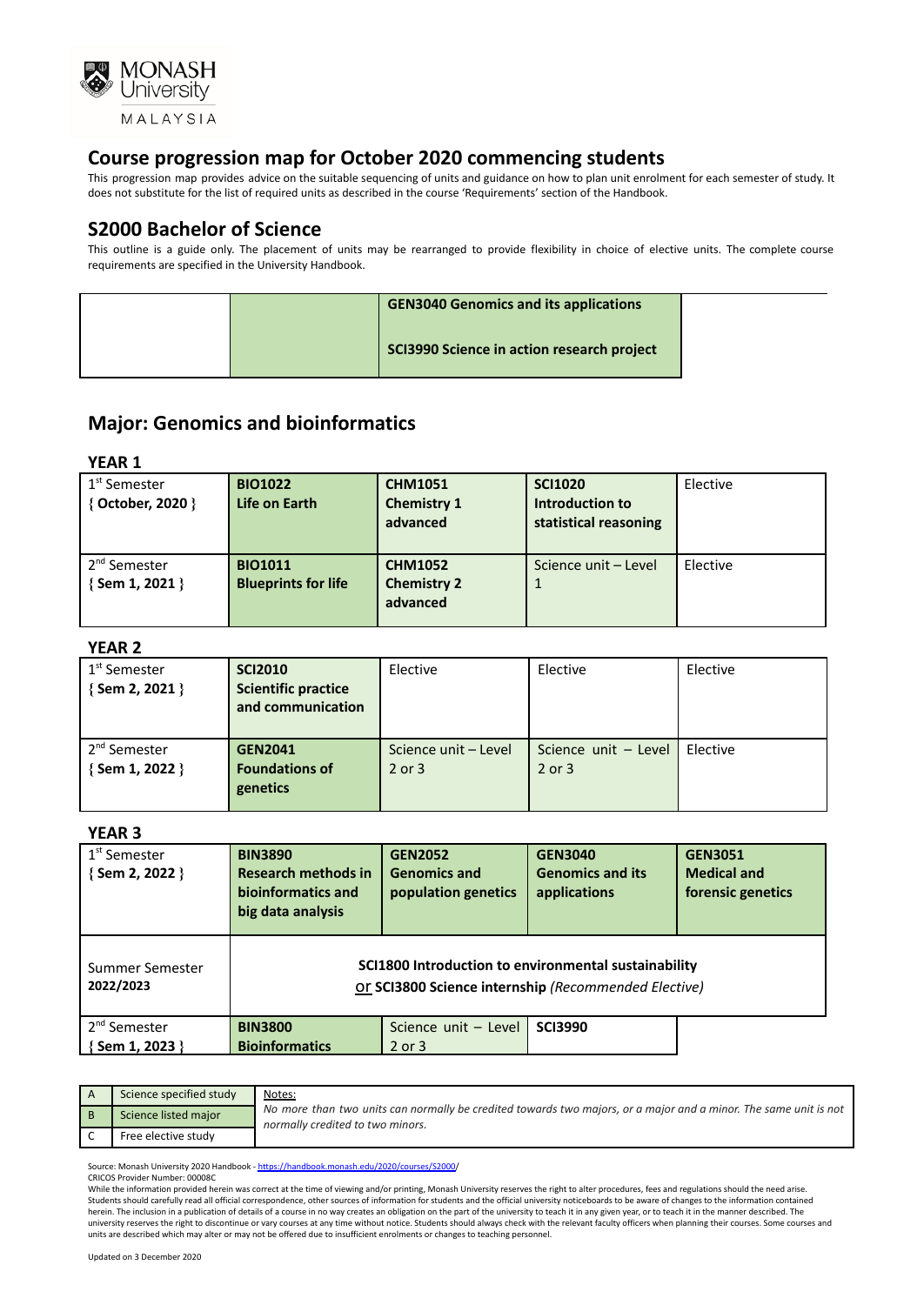

This progression map provides advice on the suitable sequencing of units and guidance on how to plan unit enrolment for each semester of study. It does not substitute for the list of required units as described in the course 'Requirements' section of the Handbook.

## **S2000 Bachelor of Science**

This outline is a guide only. The placement of units may be rearranged to provide flexibility in choice of elective units. The complete course requirements are specified in the University Handbook.

|  |  | <b>Science in action</b><br>research project<br>(Recommended |  |
|--|--|--------------------------------------------------------------|--|
|  |  | Elective)                                                    |  |

# **Major: Medicinal chemistry**

**YEAR 1**

| 1 <sup>st</sup> Semester<br>{ October, 2020 } | <b>BIO1022</b><br>Life on Earth              | <b>CHM1051</b><br><b>Chemistry 1</b><br>advanced | <b>SCI1020</b><br>Introduction to<br>statistical reasoning | Elective |
|-----------------------------------------------|----------------------------------------------|--------------------------------------------------|------------------------------------------------------------|----------|
| 2 <sup>nd</sup> Semester<br>{ Sem 1, 2021 }   | <b>BIO1011</b><br><b>Blueprints for life</b> | <b>CHM1052</b><br><b>Chemistry 2</b><br>advanced | Science unit - Level                                       | Elective |

#### **YEAR 2**

| 1 <sup>st</sup> Semester<br>{Sem 2, 2021 } | <b>CHM2922</b><br>Spectroscopy and<br>analytical chemistry | <b>SCI2010</b><br><b>Scientific practice</b><br>and communication                                                                                      | Elective                                                           | Elective |
|--------------------------------------------|------------------------------------------------------------|--------------------------------------------------------------------------------------------------------------------------------------------------------|--------------------------------------------------------------------|----------|
| 2 <sup>nd</sup> Semester<br>{Sem 1, 2022 } | <b>CHM2911</b><br>Inorganic and<br>organic chemistry       | *PHY2810<br><b>Physiology of human</b><br>body systems<br>Science unit -<br><b>or</b><br>Level 2 or 3<br>(*must complete either<br>PHY2810 or PHY2820) | <b>BTH2741</b><br><b>Biochemistry</b><br>(Recommended<br>Elective) | Elective |

#### **YEAR 3**

| 1 <sup>st</sup> Semester | <b>CHM3922</b>          | *PHY2820                    | Science unit - Level | Science unit - Level |
|--------------------------|-------------------------|-----------------------------|----------------------|----------------------|
| {Sem 2, 2022 }           | <b>Advanced organic</b> | Physiology of human         |                      | 2 or 3               |
|                          | chemistry               | health                      |                      |                      |
|                          |                         | Science unit -<br><b>or</b> |                      |                      |
|                          |                         | Level 2 or 3                |                      |                      |
|                          |                         | (*must complete either      |                      |                      |
|                          |                         | PHY2810 or PHY2820)         |                      |                      |

| Science specified study | Notes:                                                                                                                                               |
|-------------------------|------------------------------------------------------------------------------------------------------------------------------------------------------|
| Science listed major    | No more than two units can normally be credited towards two majors, or a major and a minor. The same unit is not<br>normally credited to two minors. |
| Free elective study     |                                                                                                                                                      |

Source: Monash University 2020 Handbook - [https://handbook.monash.edu/2020/courses/S2000/](https://handbook.monash.edu/2020/courses/S2000) CRICOS Provider Number: 00008C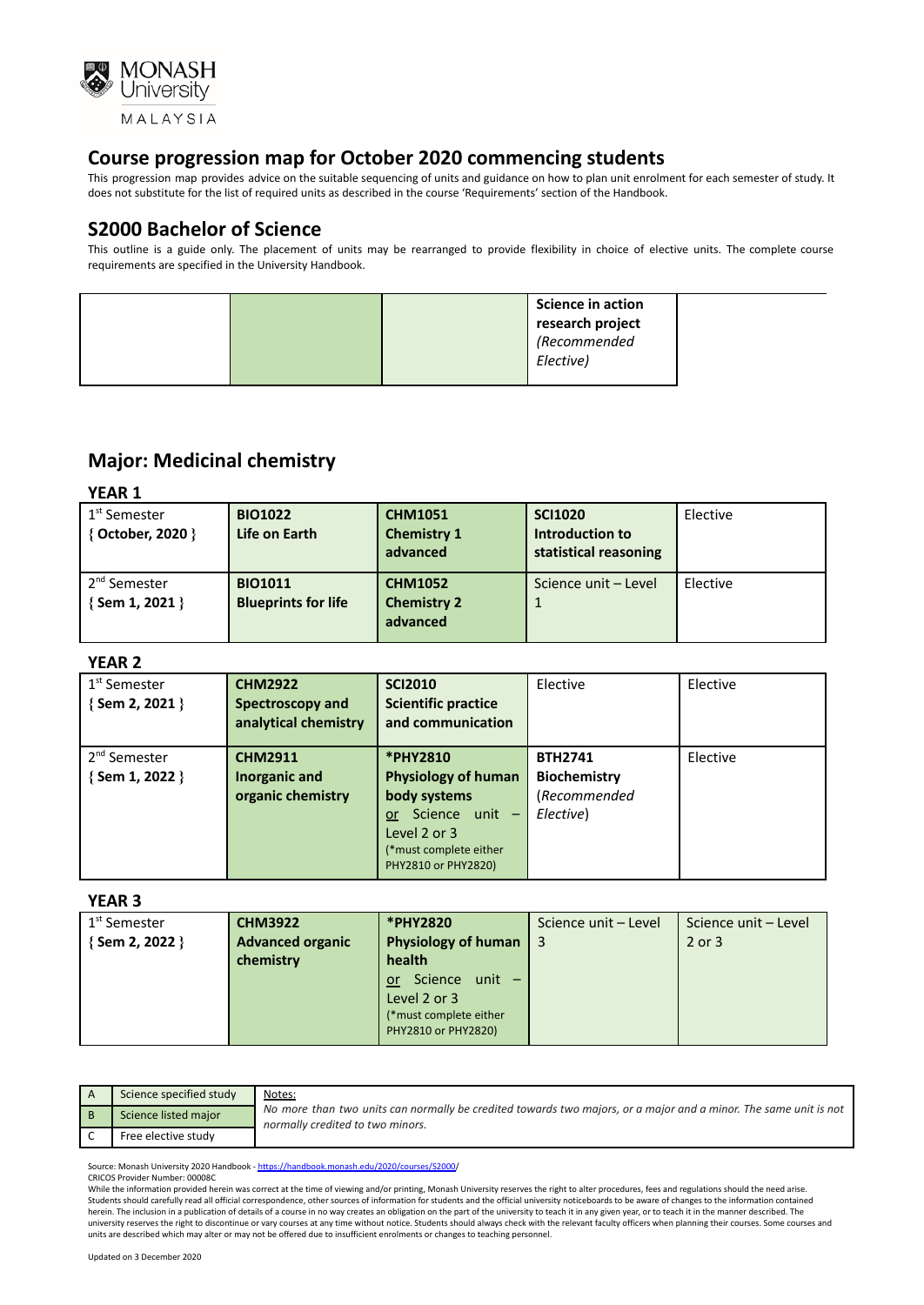

This progression map provides advice on the suitable sequencing of units and guidance on how to plan unit enrolment for each semester of study. It does not substitute for the list of required units as described in the course 'Requirements' section of the Handbook.

## **S2000 Bachelor of Science**

This outline is a guide only. The placement of units may be rearranged to provide flexibility in choice of elective units. The complete course requirements are specified in the University Handbook.

| Summer Semester                                   | SCI1800 Introduction to environmental sustainability |                                                        |                                                                                      |  |  |
|---------------------------------------------------|------------------------------------------------------|--------------------------------------------------------|--------------------------------------------------------------------------------------|--|--|
| 2022/2023                                         | Or SCI3800 Science internship (Recommended Elective) |                                                        |                                                                                      |  |  |
| 2 <sup>nd</sup> Semester<br>$\{$ Sem 1, 2023 $\}$ | <b>CHM3930</b><br><b>Medicinal chemistry</b>         | <b>PHA3801</b><br><b>Principles of</b><br>pharmacology | <b>SCI3990</b><br>Science in action<br>research project<br>(Recommended<br>Elective) |  |  |

## **Major: Psychology**

#### **YEAR 1**

| $1st$ Semester<br>{ October, 2020 }         | <b>BIO1022</b><br>Life on Earth              | <b>PSY1022</b><br><b>Psychology 1B</b> | <b>SCI1020</b><br>Introduction to<br>statistical reasoning | Elective |
|---------------------------------------------|----------------------------------------------|----------------------------------------|------------------------------------------------------------|----------|
| 2 <sup>nd</sup> Semester<br>{ Sem 1, 2021 } | <b>BIO1011</b><br><b>Blueprints for life</b> | <b>PSY1011</b><br><b>Psychology 1A</b> | Science unit - Level                                       | Elective |

#### **YEAR 2**

| 1 <sup>st</sup> Semester<br>{Sem 2, 2021 }  | <b>PSY2042</b><br><b>Personality and</b><br>social psychology | <b>SCI2010</b><br><b>Scientific practice</b><br>and communication | Elective                           | Elective |
|---------------------------------------------|---------------------------------------------------------------|-------------------------------------------------------------------|------------------------------------|----------|
| 2 <sup>nd</sup> Semester<br>{ Sem 1, 2022 } | <b>PSY2061</b><br><b>Biological</b><br>psychology             | <b>PSY2071</b><br><b>Development</b><br>psychology                | Science unit - Level<br>$2$ or $3$ | Elective |

#### **YEAR 3**

| 1 <sup>st</sup> Semester<br>$\{$ Sem 2, 2022 $\}$ | <b>PSY3032</b><br><b>Abnormal</b><br>psychology | Science unit - Level                                                                                         | Science unit - Level<br>2 or 3 | Elective |  |
|---------------------------------------------------|-------------------------------------------------|--------------------------------------------------------------------------------------------------------------|--------------------------------|----------|--|
| Summer Semester<br>2022/2023                      |                                                 | SCI1800 Introduction to environmental sustainability<br>Or SCI3800 Science internship (Recommended Elective) |                                |          |  |

| Science specified study | Notes:                                                                                                                                               |
|-------------------------|------------------------------------------------------------------------------------------------------------------------------------------------------|
| Science listed major    | No more than two units can normally be credited towards two majors, or a major and a minor. The same unit is not<br>normally credited to two minors. |
| Free elective study     |                                                                                                                                                      |

Source: Monash University 2020 Handbook - [https://handbook.monash.edu/2020/courses/S2000/](https://handbook.monash.edu/2020/courses/S2000) CRICOS Provider Number: 00008C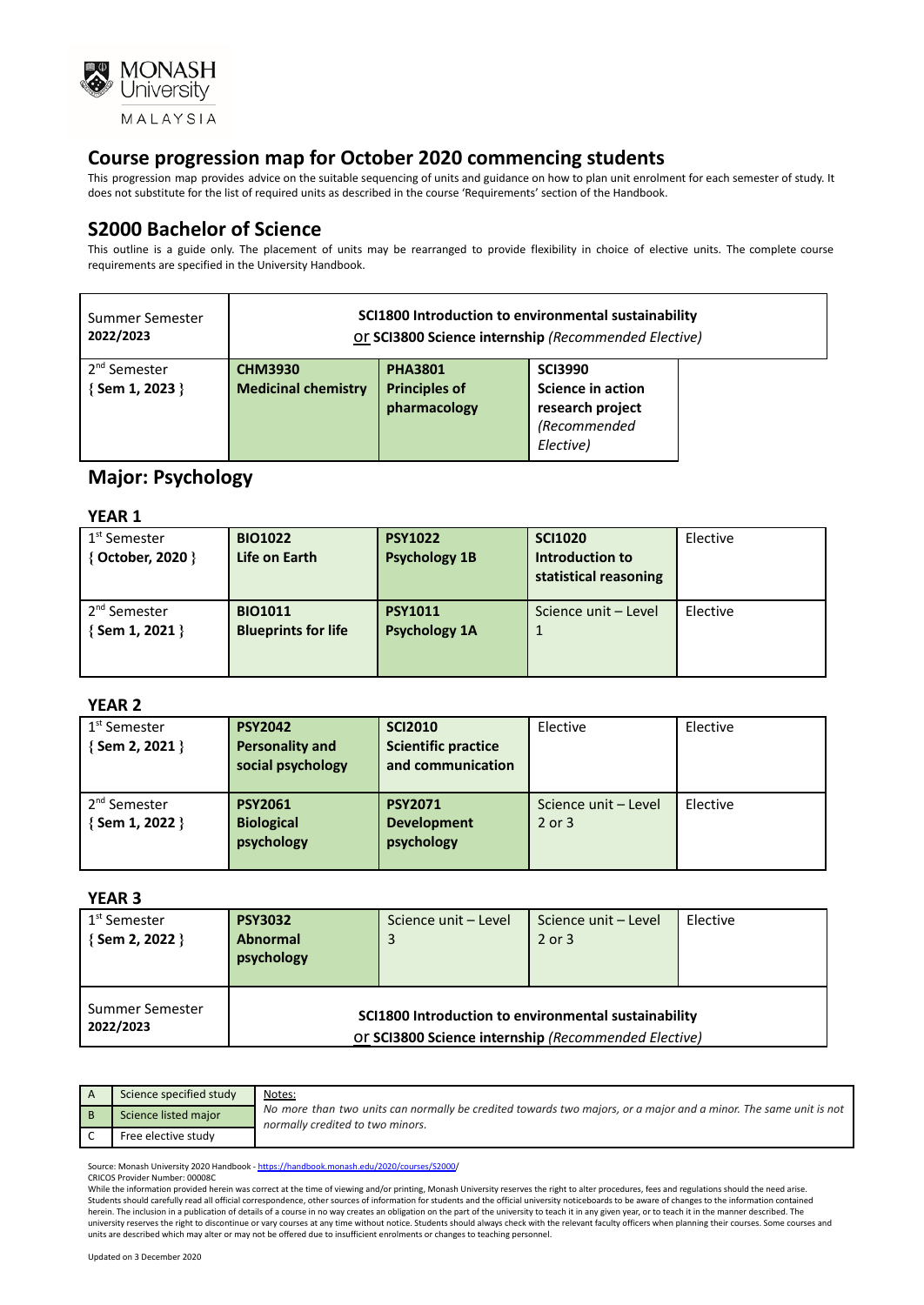

This progression map provides advice on the suitable sequencing of units and guidance on how to plan unit enrolment for each semester of study. It does not substitute for the list of required units as described in the course 'Requirements' section of the Handbook.

## **S2000 Bachelor of Science**

This outline is a guide only. The placement of units may be rearranged to provide flexibility in choice of elective units. The complete course requirements are specified in the University Handbook.

## **Extended major - APAC accredited: Psychology**

| <b>YEAR 1</b>            |                            |                      |                       |          |  |
|--------------------------|----------------------------|----------------------|-----------------------|----------|--|
| 1 <sup>st</sup> Semester | <b>BIO1022</b>             | <b>PSY1022</b>       | <b>SCI1020</b>        | Elective |  |
| { October, 2020 }        | Life on Earth              | <b>Psychology 1B</b> | Introduction to       |          |  |
|                          |                            |                      | statistical reasoning |          |  |
| 2 <sup>nd</sup> Semester | <b>BIO1011</b>             | <b>PSY1011</b>       | Science unit - Level  | Elective |  |
|                          |                            |                      |                       |          |  |
| { Sem 1, 2021 }          | <b>Blueprints for life</b> | <b>Psychology 1A</b> | 1                     |          |  |
|                          |                            |                      |                       |          |  |
|                          |                            |                      |                       |          |  |

#### **YEAR 2**

| 1 <sup>st</sup> Semester<br>{ Sem 2, 2021 } | <b>PSY2042</b><br><b>Personality and</b><br>social psychology | <b>PSY2112</b><br>Organisational<br>psychology     | <b>SCI2010 Scientific</b><br>practice and<br>communication | Elective |
|---------------------------------------------|---------------------------------------------------------------|----------------------------------------------------|------------------------------------------------------------|----------|
| 2 <sup>nd</sup> Semester<br>{Sem 1, 2022 }  | <b>PSY2061</b><br><b>Biological</b><br>psychology             | <b>PSY2071</b><br><b>Development</b><br>psychology | Elective                                                   | Elective |

#### **YEAR 3**

| 1 <sup>st</sup> Semester | <b>PSY3032</b>  | <b>PSY3062</b>          | Science unit - Level | Elective |
|--------------------------|-----------------|-------------------------|----------------------|----------|
| $\{$ Sem 2, 2022 $\}$    | <b>Abnormal</b> | <b>Research methods</b> | 2 or 3               |          |
|                          | psychology      | and theory              |                      |          |
|                          |                 |                         |                      |          |
| Summer Semester          |                 |                         |                      |          |

| Science specified study | Notes:                                                                                                                                               |
|-------------------------|------------------------------------------------------------------------------------------------------------------------------------------------------|
| Science listed major    | No more than two units can normally be credited towards two majors, or a major and a minor. The same unit is not<br>normally credited to two minors. |
| Free elective study     |                                                                                                                                                      |

Source: Monash University 2020 Handbook - [https://handbook.monash.edu/2020/courses/S2000/](https://handbook.monash.edu/2020/courses/S2000) CRICOS Provider Number: 00008C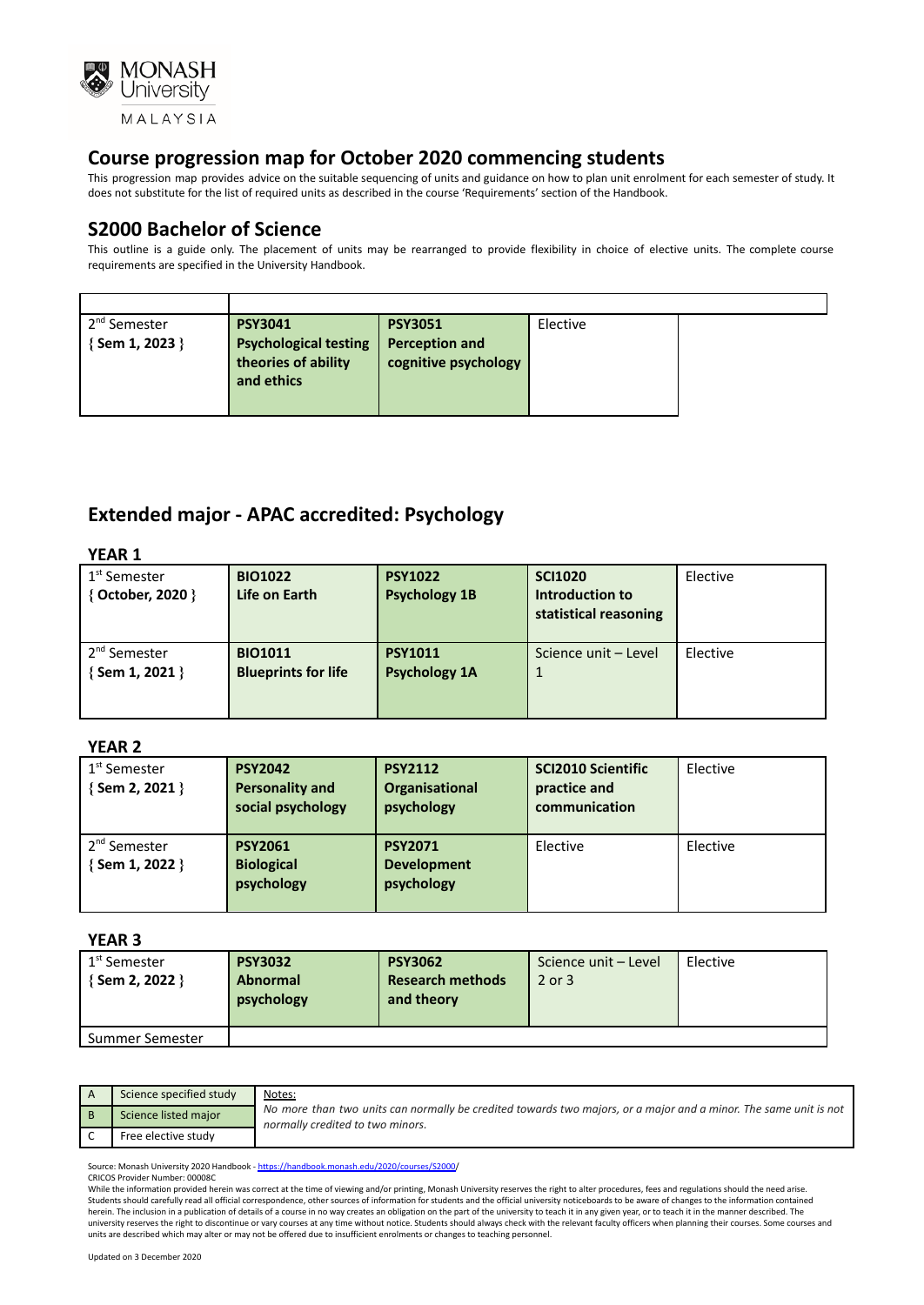

This progression map provides advice on the suitable sequencing of units and guidance on how to plan unit enrolment for each semester of study. It does not substitute for the list of required units as described in the course 'Requirements' section of the Handbook.

## **S2000 Bachelor of Science**

This outline is a guide only. The placement of units may be rearranged to provide flexibility in choice of elective units. The complete course requirements are specified in the University Handbook.

| 2022/2023                                   | SCI1800 Introduction to environmental sustainability<br>Or SCI3800 Science internship (Recommended Elective) |                                                                 |          |  |  |
|---------------------------------------------|--------------------------------------------------------------------------------------------------------------|-----------------------------------------------------------------|----------|--|--|
| 2 <sup>nd</sup> Semester<br>{ Sem 1, 2023 } | <b>PSY3041</b><br><b>Psychological testing</b><br>theories of ability<br>and ethics                          | <b>PSY3051</b><br><b>Perception and</b><br>cognitive psychology | Elective |  |  |

# **Major: Tropical environmental biology**

#### **YEAR 1**

| 1 <sup>st</sup> Semester<br>{ October, 2020 } | <b>BIO1022</b><br>Life on Earth              | <b>CHM1051</b><br><b>Chemistry 1</b><br>advanced | <b>SCI1020</b><br>Introduction to<br>statistical reasoning | Elective |
|-----------------------------------------------|----------------------------------------------|--------------------------------------------------|------------------------------------------------------------|----------|
| 2 <sup>nd</sup> Semester<br>{ Sem 1, 2021 }   | <b>BIO1011</b><br><b>Blueprints for life</b> | <b>CHM1052</b><br><b>Chemistry 2</b><br>advanced | Science unit - Level                                       | Elective |

#### **YEAR 2**

| 1 <sup>st</sup> Semester<br>$\{$ Sem 2, 2021 $\}$ | <b>ENV1800</b><br><b>Environmental</b><br>science: A Southeast<br><b>Asian perspective</b> | <b>STA2216</b><br>Data analysis for<br>science | <b>SCI2010</b><br><b>Scientific practice</b><br>and communication | Elective |
|---------------------------------------------------|--------------------------------------------------------------------------------------------|------------------------------------------------|-------------------------------------------------------------------|----------|
| 2 <sup>nd</sup> Semester<br>{Sem 1, 2022 }        | <b>BIO2810</b><br><b>Introduction to</b><br>ecological<br>applications                     | Science unit - Level<br>$2$ or $3$             | Elective                                                          | Elective |

#### **YEAR 3**

| Science specified study | Notes:<br>No more than two units can normally be credited towards two majors, or a major and a minor. The same unit is not<br>normally credited to two minors. |
|-------------------------|----------------------------------------------------------------------------------------------------------------------------------------------------------------|
| Science listed major    |                                                                                                                                                                |
| Free elective study     |                                                                                                                                                                |

Source: Monash University 2020 Handbook - https://handbook.monash.edu/2020/courses/S2000 CRICOS Provider Number: 00008C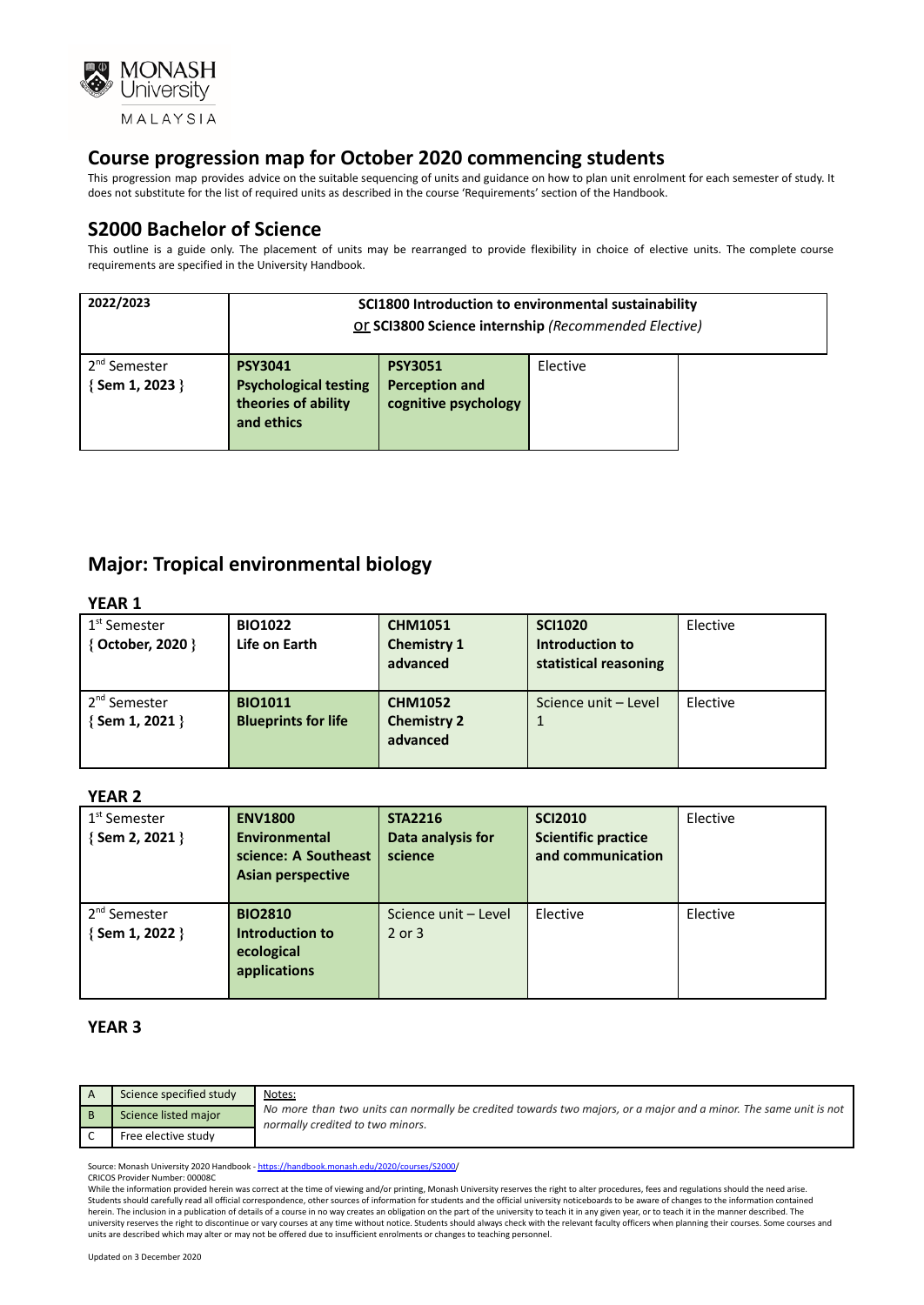

This progression map provides advice on the suitable sequencing of units and guidance on how to plan unit enrolment for each semester of study. It does not substitute for the list of required units as described in the course 'Requirements' section of the Handbook.

## **S2000 Bachelor of Science**

This outline is a guide only. The placement of units may be rearranged to provide flexibility in choice of elective units. The complete course requirements are specified in the University Handbook.

| $1st$ Semester<br>$\{$ Sem 2, 2022 $\}$           | <b>ENV2726</b><br><b>Ecosystems and</b><br><b>bioresources</b>   | <b>BIO3820</b><br><b>Tropical terrestrial</b><br>biology                                                     | Science unit - Level<br>3                                                                   | Science unit - Level<br>$2$ or $3$ |
|---------------------------------------------------|------------------------------------------------------------------|--------------------------------------------------------------------------------------------------------------|---------------------------------------------------------------------------------------------|------------------------------------|
| Summer Semester<br>2022/2023                      |                                                                  | SCI1800 Introduction to environmental sustainability<br>Or SCI3800 Science internship (Recommended Elective) |                                                                                             |                                    |
| 2 <sup>nd</sup> Semester<br>$\{$ Sem 1, 2023 $\}$ | <b>BIO3800</b><br><b>Tropical</b><br>environmental<br>management | <b>BIO3810</b><br><b>Tropical aquatic</b><br>biology                                                         | <b>SCI3990</b><br><b>Science in action</b><br>research project<br>(Recommended<br>Elective) |                                    |

# **Extended major: Tropical environmental biology**

#### **YEAR 1**

| 1 <sup>st</sup> Semester<br>{ October, 2020 }     | <b>BIO1022</b><br>Life on Earth              | <b>CHM1051</b><br><b>Chemistry 1</b><br>advanced | <b>SCI1020</b><br>Introduction to<br>statistical reasoning | Elective |
|---------------------------------------------------|----------------------------------------------|--------------------------------------------------|------------------------------------------------------------|----------|
| 2 <sup>nd</sup> Semester<br>$\{$ Sem 1, 2021 $\}$ | <b>BIO1011</b><br><b>Blueprints for life</b> | <b>CHM1052</b><br><b>Chemistry 2</b><br>advanced | Science unit - Level<br>1                                  | Elective |

#### **YEAR 2**

| 1 <sup>st</sup> Semester | <b>ENV1800</b>           | <b>STA2216</b>         | <b>SCI2010</b>             | Elective |
|--------------------------|--------------------------|------------------------|----------------------------|----------|
| {Sem 2, 2021 }           | <b>Environmental</b>     | Data analysis for      | <b>Scientific practice</b> |          |
|                          | science: A Southeast     | science                | and communication          |          |
|                          | <b>Asian perspective</b> |                        |                            |          |
|                          |                          |                        |                            |          |
| 2 <sup>nd</sup> Semester | <b>BIO2810</b>           | <b>BTH2830</b>         | Elective                   | Elective |
| {Sem 1, 2022 }           | Introduction to          | <b>Fundamentals of</b> |                            |          |
|                          | ecological               | microbiology           |                            |          |
|                          | applications             |                        |                            |          |
|                          |                          |                        |                            |          |

| Science specified study | Notes:<br>No more than two units can normally be credited towards two majors, or a major and a minor. The same unit is not<br>normally credited to two minors. |
|-------------------------|----------------------------------------------------------------------------------------------------------------------------------------------------------------|
| Science listed major    |                                                                                                                                                                |
| Free elective study     |                                                                                                                                                                |

Source: Monash University 2020 Handbook - [https://handbook.monash.edu/2020/courses/S2000/](https://handbook.monash.edu/2020/courses/S2000) CRICOS Provider Number: 00008C